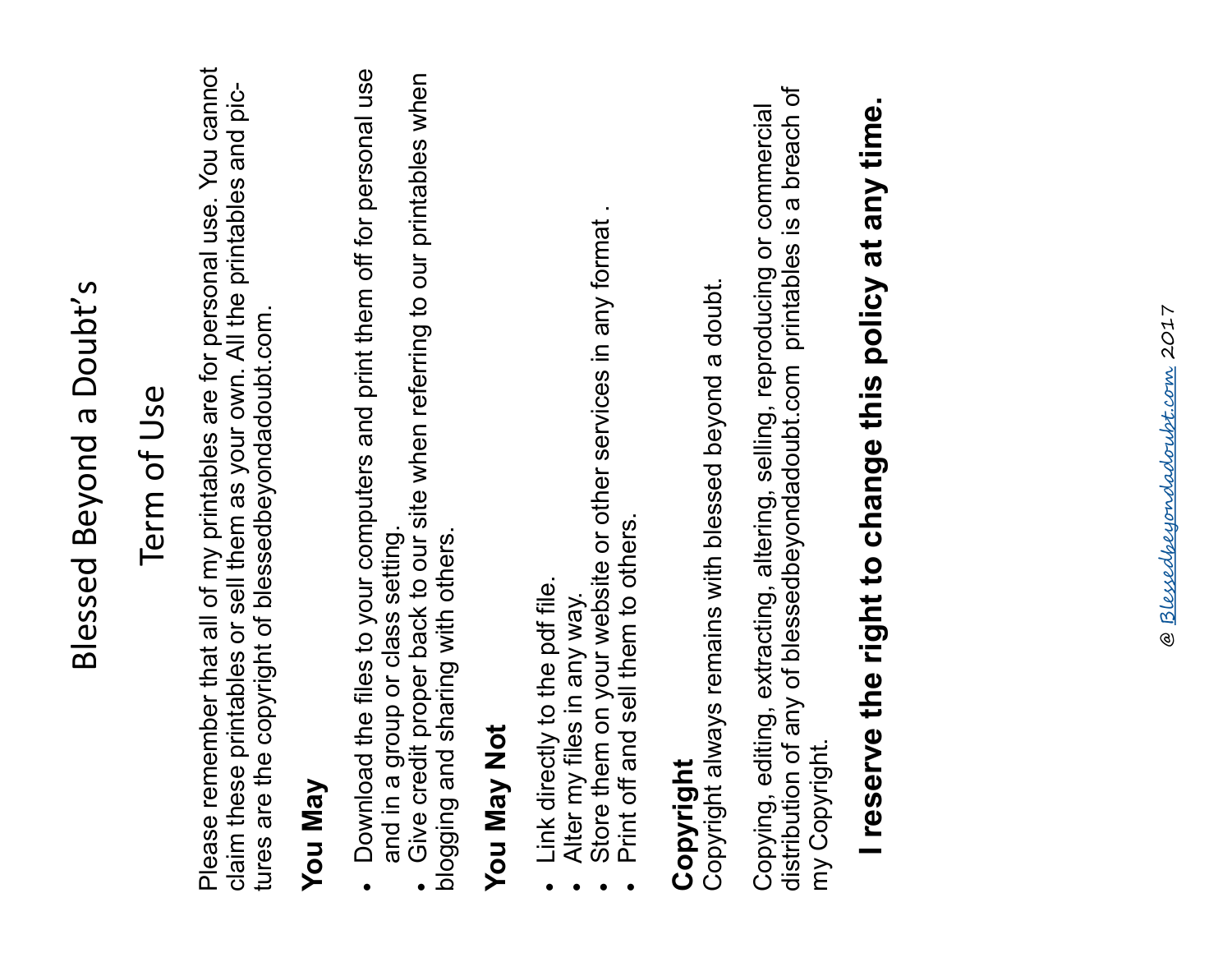### **Name**

### 30 Minute A Day Reading Log

| Monday                                                           | Tuesday                                                                                             | Wednesday                                                                                                                                                 | Thursday                                                                                                                                                                  |
|------------------------------------------------------------------|-----------------------------------------------------------------------------------------------------|-----------------------------------------------------------------------------------------------------------------------------------------------------------|---------------------------------------------------------------------------------------------------------------------------------------------------------------------------|
| Write a summary of the book you<br>read! Write 30 words or more. | Write 4 new words you learned<br>from the book you read! In your<br>own words write the definition. | Write your favorite sentence from<br>the book! Write why it is your<br>favorite sentence.<br>Your favorite sentence<br>Why this is your favorite sentence | <b>Parts of Speech</b><br>3 of your favorite verbs<br>1<br>$\overline{\mathbf{2}}$<br>3<br>3 of your favorite nouns<br>$\mathbf{2}$<br>3 of your favorite adjectives<br>3 |
| Parent Signature:                                                | Parent Signature:                                                                                   | Parent Signature:                                                                                                                                         | Parent Signature:                                                                                                                                                         |